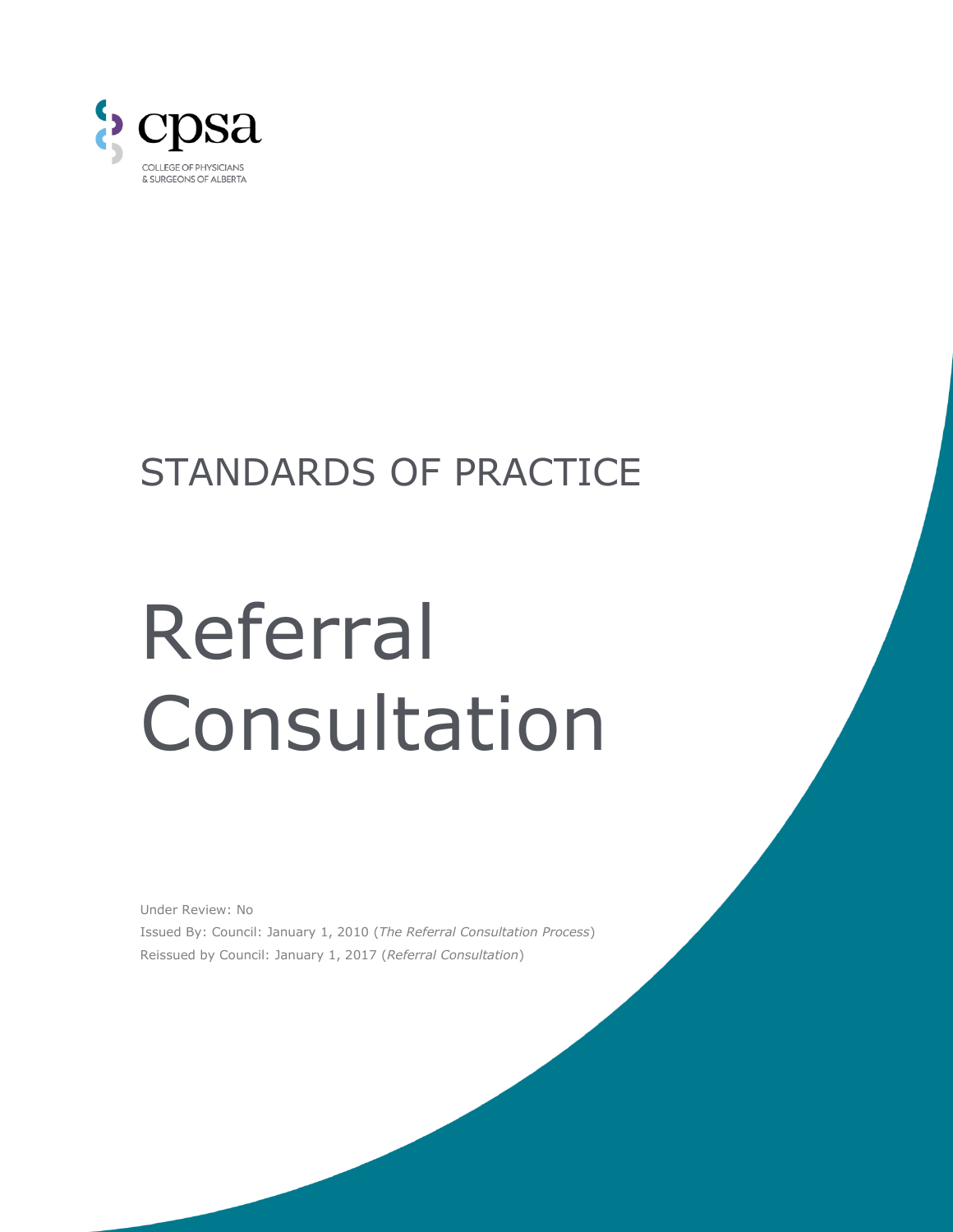

The *Standards of Practice* of the College of Physicians & Surgeons of Alberta ("CPSA") are the **minimum** standards of professional behavior and ethical conduct expected of all regulated members registered in Alberta. Standards of Practice are enforceable under the *Health Professions Act* and will be referenced in the management of complaints and in discipline hearings. CPSA also provides **Advice to the Profession** to support the implementation of the Standards of Practice.

- 1. A regulated member **must** recognize his/her limitations in the delivery of patient care and collaborate as appropriate with other healthcare providers for the benefit of the patient.
- 2. A regulated member **must** respect a patient's reasonable request for referral to another healthcare provider for:
	- a. a second opinion about the medical care provided; or
	- b. services outside the scope of practice of the regulated member.
- 3. Notwithstanding clause (2), a regulated member is entitled to refuse to make a referral that, in his/her opinion, is unlikely to provide a clinical benefit.
- 4. When a regulated member believes that consultation by another healthcare provider is appropriate but the patient does not, the regulated member **must:**
	- a. discuss with the patient and [document in the patient's record](https://cpsa.ca/physicians/standards-of-practice/patient-record-content/) the difference of opinion and the implications for care; and
	- b. [continue to provide medical care](https://policybase.cma.ca/documents/policypdf/PD19-03.pdf) that is in the best interest of the patient and within the scope of the regulated member's practice.
- 5. A regulated member who refers or accepts a patient for consultation **must**  inform the patient of the regulated member's role and responsibilities in the patient's care.

Terms used in the Standards of Practice:

<sup>· &</sup>quot;Regulated member" means any person who is registered or who is required to be registered

as a member of this College. The College regulates physicians, surgeons and osteopaths.

<sup>· &</sup>quot;Must" refers to a mandatory requirement.

<sup>• &</sup>quot;May" means that the physician may exercise reasonable discretion.

<sup>. &</sup>quot;Patient" includes, where applicable, the patient's legal quardian or substitute decision maker.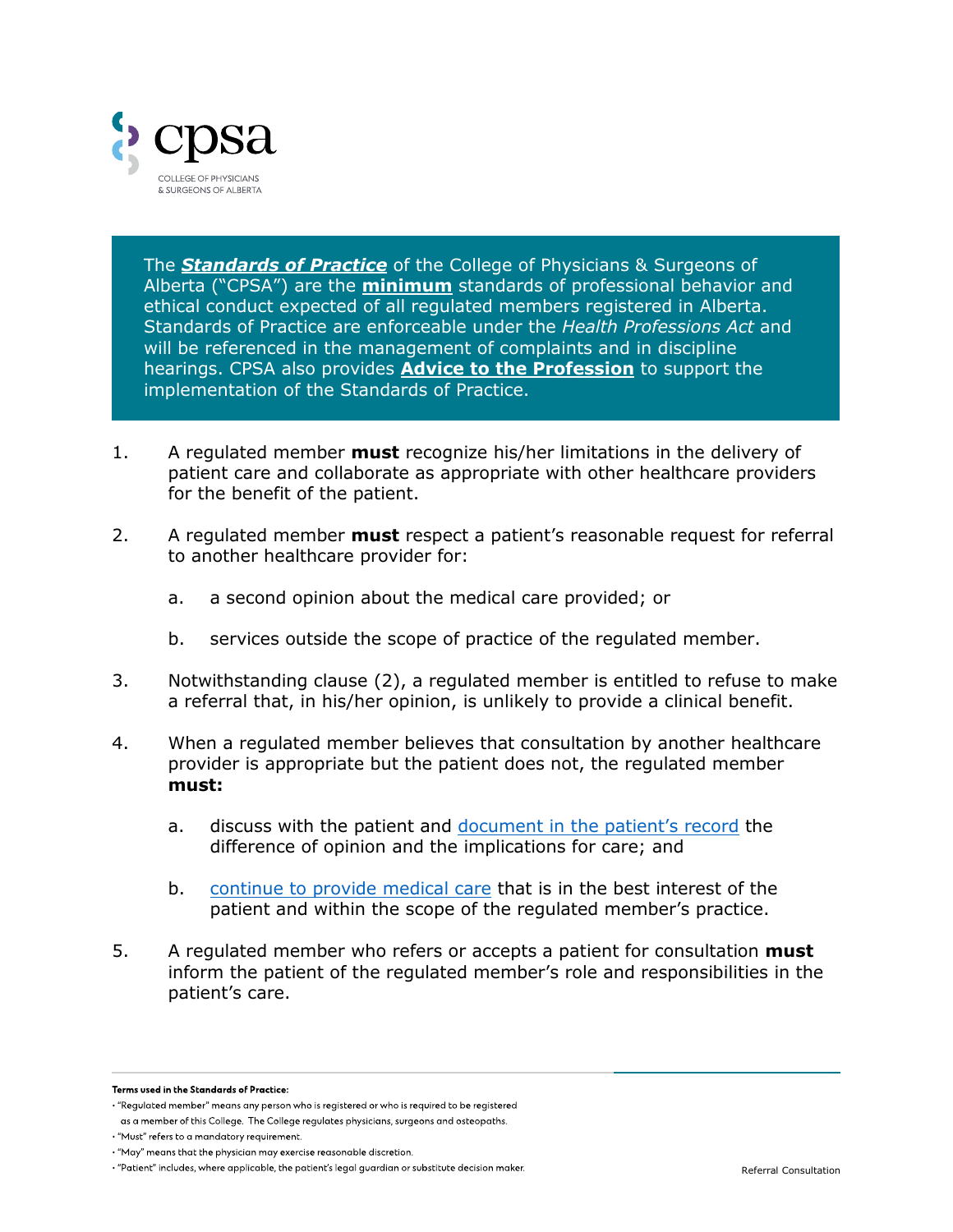

- 6. A regulated member who refers a patient for consultation **must**:
	- a. discuss the purpose of the referral with the patient and [confirm the](https://cpsa.ca/physicians/standards-of-practice/informed-consent/)  [patient's agreement](https://cpsa.ca/physicians/standards-of-practice/informed-consent/);
	- b. inform the patient about any [fees that may not be covered](https://cpsa.ca/physicians/standards-of-practice/charging-for-uninsured-professional-services/) by the [Alberta Health Care Insurance Plan](https://www.alberta.ca/ahcip-what-is-covered.aspx) if aware such fees are likely to be charged;
	- c. evaluate and workup the patient within the regulated member's scope of practice, including performing appropriate investigations; and
	- d. make a timely, written request for consultation that includes the following information:
		- i. patient's name, Personal Health Number and contact information;
		- ii. regulated member's name and contact information;
		- iii. name and contact information of the consultant or consulting service;
		- iv. date of referral;
		- v. purpose of the referral including, but not limited to, specifying if the referral is solely for the purpose of a [third-party request;](https://cpsa.ca/physicians/standards-of-practice/responding-to-third-party-requests/)
		- vi. pertinent clinical information including, but not limited to, relevant investigation results; and
		- vii. expected consultation outcomes (e.g., medical opinion only, possible transfer of care, other).
- 7. A regulated member who refers a patient for an urgent and/or emergent consultation **must:**
	- a. contact the consultant or emergency service directly to discuss the referral and provide pertinent clinical information; and
	- b. to the extent possible, provide relevant documentation.

Terms used in the Standards of Practice:

<sup>· &</sup>quot;Regulated member" means any person who is registered or who is required to be registered

as a member of this College. The College regulates physicians, surgeons and osteopaths.

<sup>· &</sup>quot;Must" refers to a mandatory requirement.

<sup>• &</sup>quot;May" means that the physician may exercise reasonable discretion.

<sup>. &</sup>quot;Patient" includes, where applicable, the patient's legal quardian or substitute decision maker.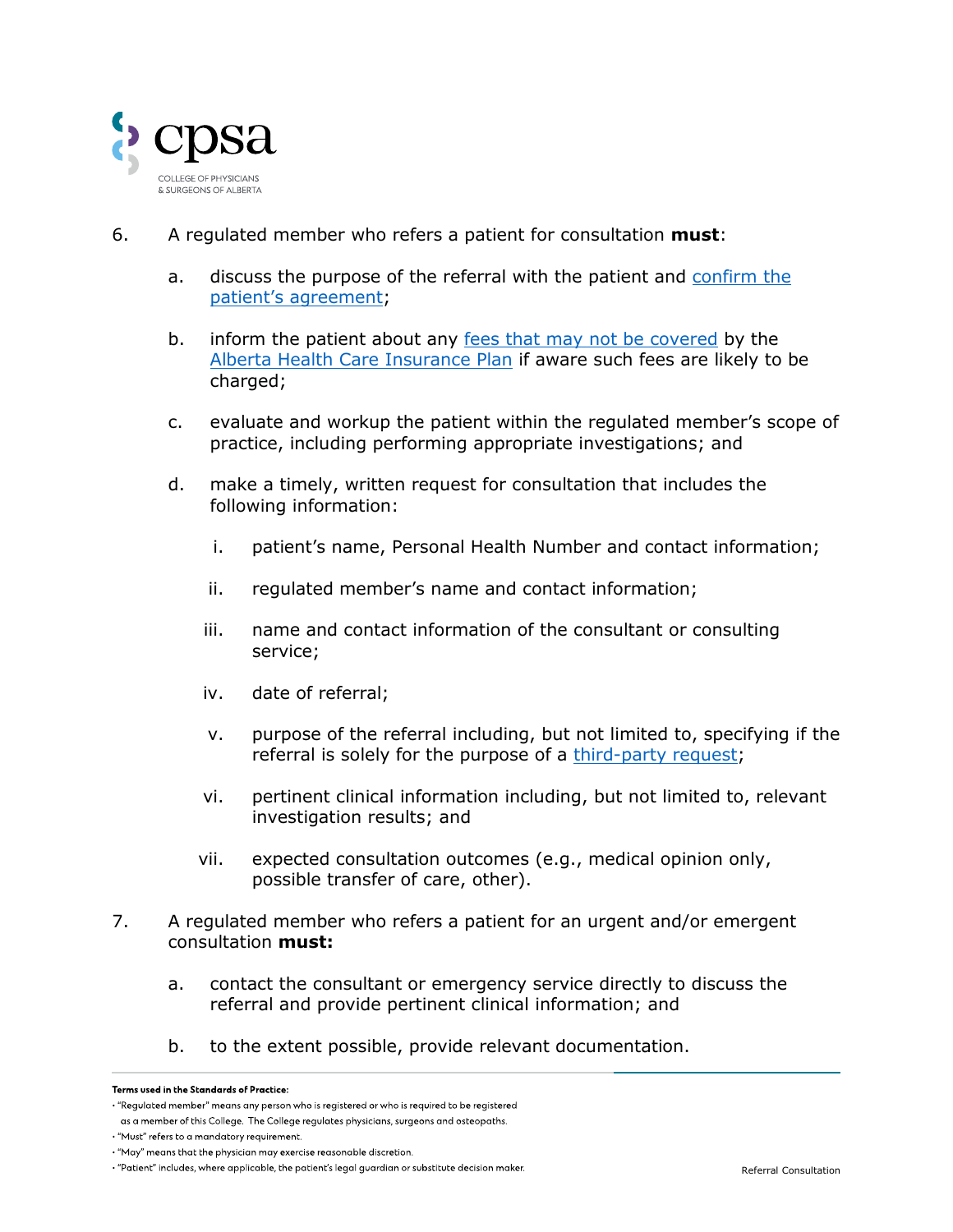

- 8. Notwithstanding clause 6(d), a regulated member **may** forego a written request for consultation in an urgent and/or emergent situation if the consultant or service agrees to accept care of the patient without a written request.
- 9. A regulated member who provides consultations **must<sup>i</sup> :**
	- a. make information available to referring healthcare providers about the process for receiving requests for consultation and ensure:
		- i. receipt of a request is acknowledged to the referring healthcare provider within seven (7) days; and
		- ii. the decision to accept or deny a request is communicated to the referring healthcare provider within a time commensurate with the urgency of the request, but not longer than fourteen (14) days after the request was received;
	- b. be reasonably available to respond to requests for consultation; and
	- c. if denying a request for consultation, provide reasons and, whenever possible, alternative suggestions for care or consultation.
- 10. A regulated member who accepts a request for consultation **must**:
	- a. contact the patient within a time commensurate with the urgency of the request, but not longer than fourteen (14) days after the request was received, and:
		- i. schedule an appointment date or, if an appointment date has not been determined, confirm the referral status with the patient and the referring healthcare provider at least every three (3) months;
		- ii. inform the patient of any [fees not covered](https://cpsa.ca/physicians/standards-of-practice/charging-for-uninsured-professional-services/) by Alberta Health Care [Insurance Plan;](https://www.alberta.ca/ahcip-what-is-covered.aspx)
	- b. provide a written report directly to the healthcare provider no more than thirty (30) days after initially seeing the patient, that includes the following information:

Terms used in the Standards of Practice:

<sup>· &</sup>quot;Regulated member" means any person who is registered or who is required to be registered

as a member of this College. The College regulates physicians, surgeons and osteopaths.

<sup>· &</sup>quot;Must" refers to a mandatory requirement.

<sup>• &</sup>quot;May" means that the physician may exercise reasonable discretion.

<sup>. &</sup>quot;Patient" includes, where applicable, the patient's legal quardian or substitute decision maker.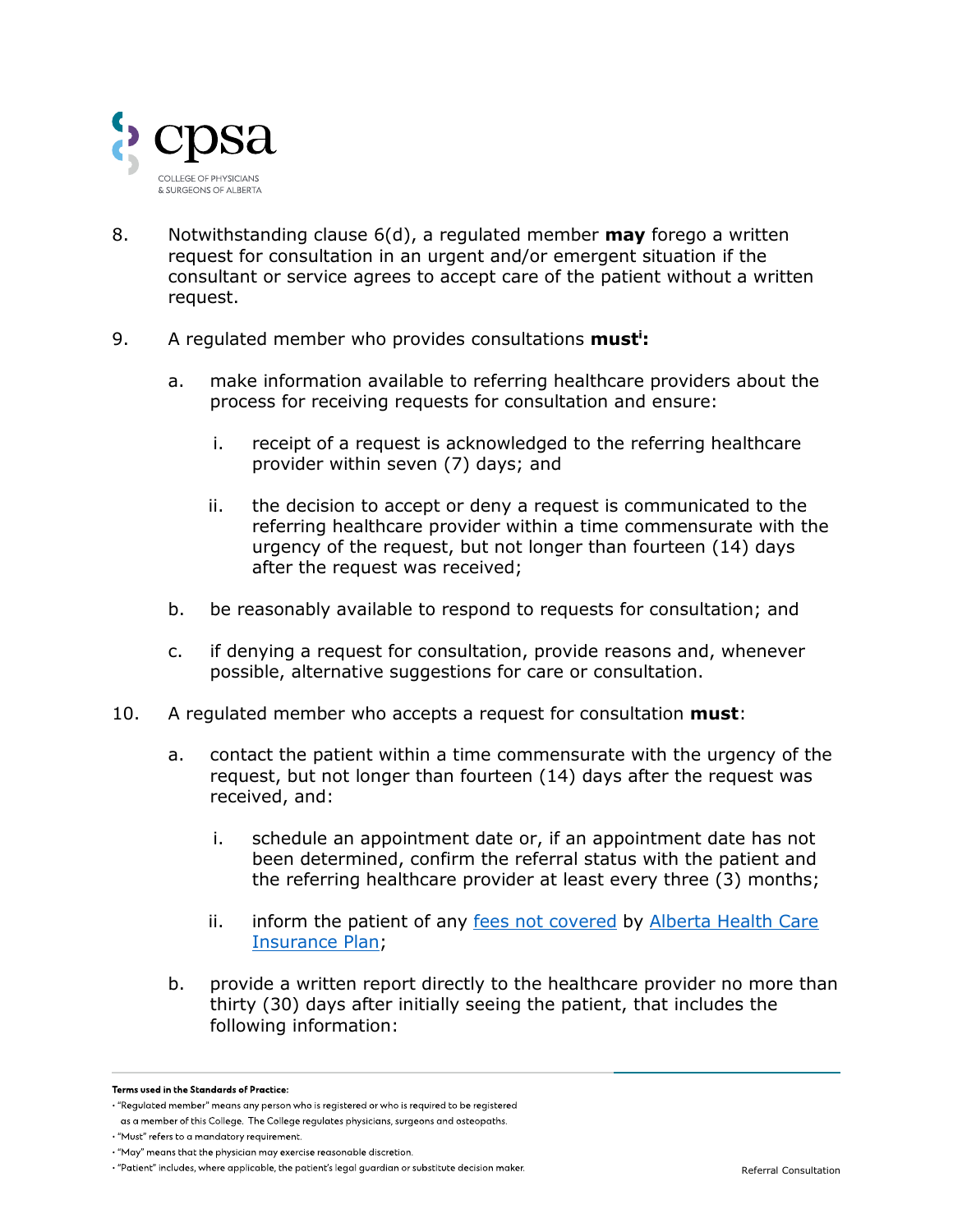

- i. the identity of the consultant;
- ii. the identity of the patient;
- iii. the identity of the referring healthcare provider and, if known, the identity of the patient's primary care physician;
- iv. the date of the consultation;
- v. the purpose of the referral as understood by the consultant;
- vi. information considered, including history, physical findings and investigations;
- vii. diagnostic conclusions;
- viii. treatments initiated, including medications prescribed;
- ix. recommendations for follow-up by the referring healthcare provider;
- x. recommendations for continuing care by the consultant;
- xi. recommendations for referral to other consultants; and
- xii. advice given to the patient;
- c. inform the referring healthcare provider when a consultation will extend beyond one appointment and provide interim reports to the referring healthcare provider as required; and
- d. notify the patient and the referring healthcare provider when the consultation is complete and patient care is being [transferred back](https://cpsa.ca/physicians/standards-of-practice/transfer-of-care/) to the referring healthcare provider or [transferred to](https://cpsa.ca/physicians/standards-of-practice/transfer-of-care/) another healthcare provider.
- 11. Notwithstanding clauses 6(d) and 10(b), a regulated member **must** respect a patient's explicit request to withhold pertinent medical information and inform the consulting/referring healthcare provider when information has

Terms used in the Standards of Practice:

<sup>• &</sup>quot;Regulated member" means any person who is registered or who is required to be registered

as a member of this College. The College regulates physicians, surgeons and osteopaths.

<sup>· &</sup>quot;Must" refers to a mandatory requirement.

<sup>• &</sup>quot;May" means that the physician may exercise reasonable discretion.

<sup>. &</sup>quot;Patient" includes, where applicable, the patient's legal quardian or substitute decision maker.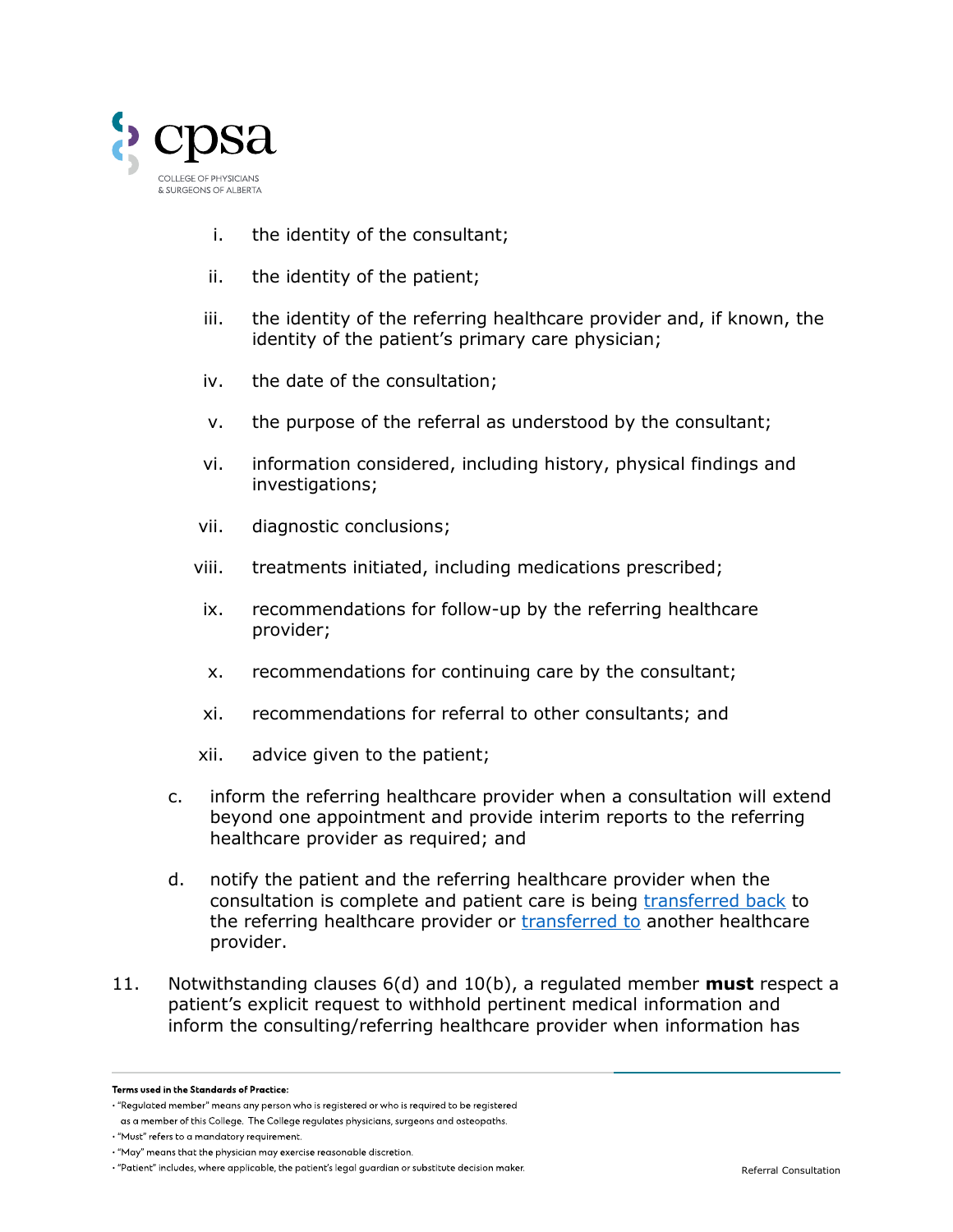

#### been withheld.

- 12. A regulated member who refers a patient for a non-urgent consultation **must not** send the same consultation request to multiple providers concurrently.
- 13. A regulated member **must not**:
	- a. require a repeat referral for a patient with whom the regulated member already has an [established physician-patient relationship](https://cpsa.ca/physicians/standards-of-practice/establishing-the-physician-patient-relationship/)<sup>ii</sup> for the purpose of gaining an additional consultation fee; or
	- b. require a referral from a healthcare provider if the regulated member has arranged to see a patient without a referral.

### **RELATED STANDARDS OF PRACTICE**

- *[Charging for Uninsured Professional Services](https://cpsa.ca/physicians/standards-of-practice/charging-for-uninsured-professional-services/)*
- *[Code of Ethics & Professionalism](https://cpsa.ca/physicians/standards-of-practice/code-of-ethics/)*
- *[Continuity of Care](https://cpsa.ca/physicians/standards-of-practice/continuity-of-care/)*
- *[Establishing the Physician-Patient Relationship](https://cpsa.ca/physicians/standards-of-practice/establishing-the-physician-patient-relationship/)*
- *[Informed Consent](https://cpsa.ca/physicians/standards-of-practice/informed-consent/)*
- *[Patient Record Content](https://cpsa.ca/physicians/standards-of-practice/patient-record-content/)*
- *[Responding to Third Party Requests](https://cpsa.ca/physicians/standards-of-practice/responding-to-third-party-requests/)*
- *[Transfer of Care](https://cpsa.ca/physicians/standards-of-practice/transfer-of-care/)*

#### **COMPANION RESOURCES**

- [Advice to the Profession: Referral Consultation](https://cpsa.ca/wp-content/uploads/2020/06/AP_Referral-Consultation.pdf)
- AHS's Q[uRE Quality Referral Pocket Checklist](https://www.albertahealthservices.ca/assets/info/hp/arp/if-hp-arp-qure-digital-checklist.pdf)
- [CFPC's Guide to enhancing referrals and consultations between physicians](https://www.royalcollege.ca/rcsite/documents/membership/referrals-consultation-guide-e.pdf)
- [CMPA's Physicians and nurse practitioners: Working collaboratively as](https://www.albertadoctors.org/Working-collaboratively-for-better-patient-care)  [independent health professionals](https://www.albertadoctors.org/Working-collaboratively-for-better-patient-care)
- **[CMPA's The Most Responsible Physician](https://www.cmpa-acpm.ca/en/advice-publications/browse-articles/2019/who-is-the-most-responsible-physician-check-your-knowledge)**

Terms used in the Standards of Practice:

<sup>· &</sup>quot;Regulated member" means any person who is registered or who is required to be registered

as a member of this College. The College regulates physicians, surgeons and osteopaths.

<sup>· &</sup>quot;Must" refers to a mandatory requirement.

<sup>• &</sup>quot;May" means that the physician may exercise reasonable discretion.

<sup>· &</sup>quot;Patient" includes, where applicable, the patient's legal guardian or substitute decision maker.